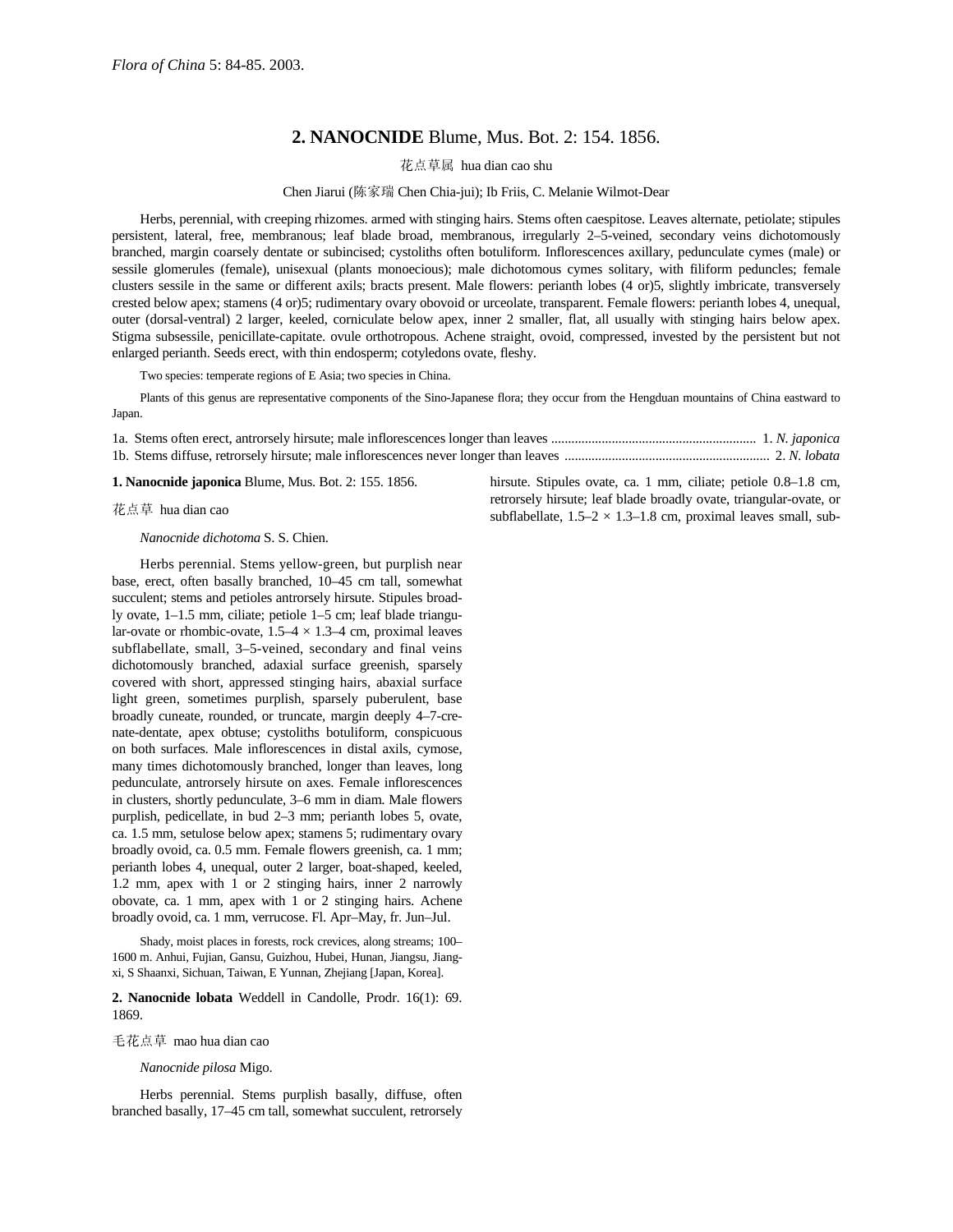flabellate, 3–5-veined, secondary and final veins dichotomously branched, adaxial surface greenish, sparsely covered with short, stinging and puberulent hairs, abaxial surface light green, sometimes lustrous, densely puberulent on veins, base truncate or shallowly cordate, uppermost subtruncate or broadly cuneate, margin unequally 4–5(–7)-crenate or incised-dentate, teeth triangular-ovate, with obtuse or acute tip, 2–5 mm, apex obtuse or acute; cystoliths botuliform, conspicuous on both surfaces. Male cymes in distal axils, many times dichotomously branched, 5–12 mm, never longer than leaves, shortly pedunculate, retrorsely hirsute on axes, sometimes clusters of several flowers below female ones. Female inflorescences in clusters, borne in distal axils or in proximal leafless nodes, or sometimes distal part of main twigs, 3–7 mm in diam. Male flowers light greenish, pedicellate, in bud 2–3 mm; perianth lobes (4 or)5, ovate, ca. 1.5 mm, setulose below apex; stamens (4 or)5; rudimentary ovary broadly obovoid, ca. 0.5 mm. Female flowers greenish, ca. 1.5 mm; perianth lobes 4, unequal, outer 2 larger, boatshaped, keeled, ca. 1 mm, densely covered with short stinging hairs along keel and margin, inner 2 narrowly ovate, ca. 1 mm. Achene ovoid, compressed, ca. 1 mm, verrucose. Fl. Apr–Jun, fr. Jun–Aug.

Shady, moist places in forests, grasslands, rock crevices, along streams; near sea level–1400 m. Anhui, Fujian, Guangdong, Guangxi, Guizhou, Hubei, Hunan, Jiangsu, Jiangxi, Sichuan, Taiwan, E Yunnan, Zhejiang [Vietnam].

The plants are used as febrifugal medicines.